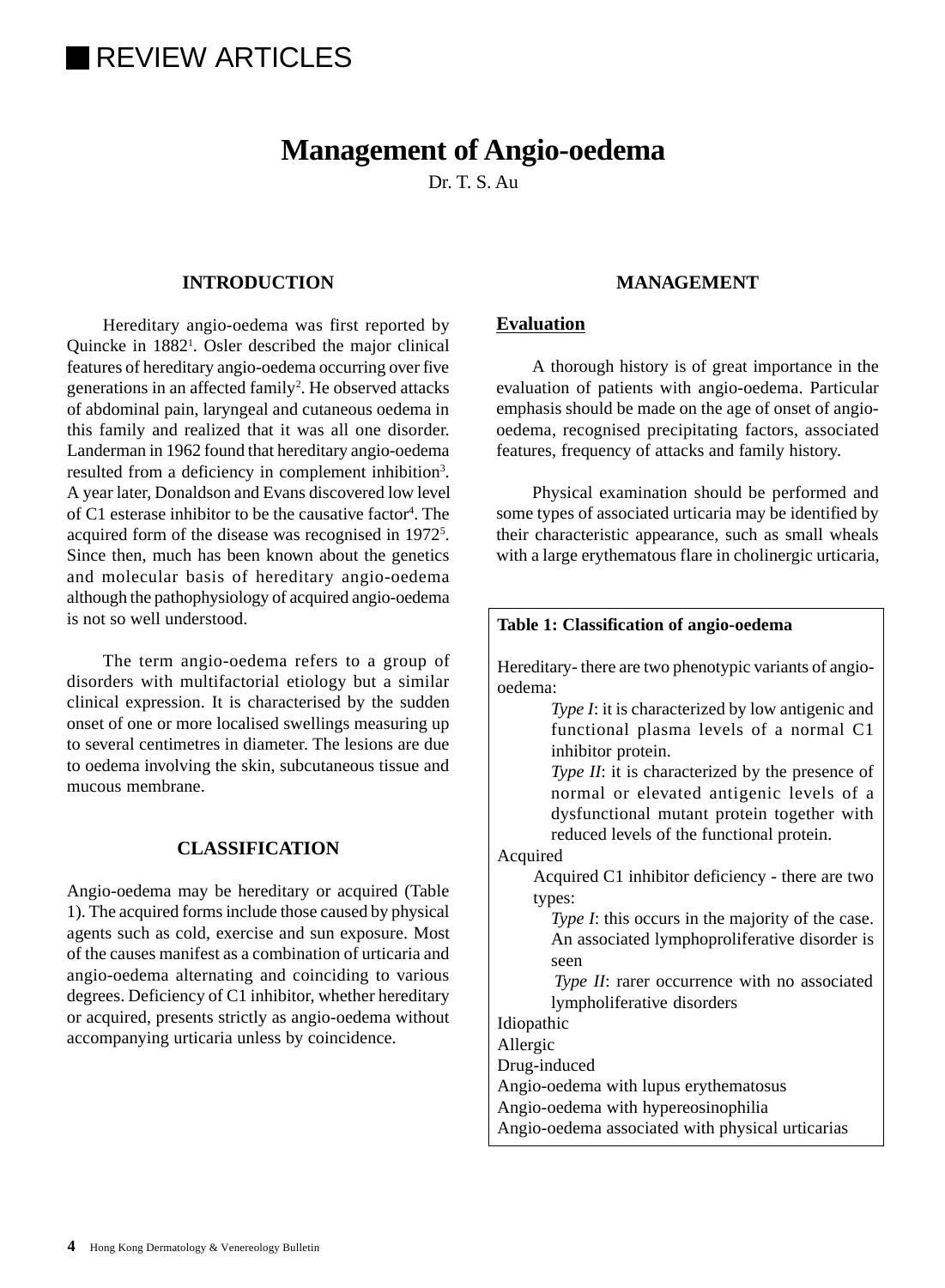the linear wheals in dermographism and the localization of lesions to exposed areas suggestive of light-induced or cold-induced urticaria and angio-oedema.

Tests for physical urticaria include the application of ice cube to detect cold urticaria, physical exertion to elicit cholinergic urticaria etc. Elicitation of solar urticaria requires instruments available in certain dermatology departments.

A complete blood count with differential analysis are useful initial tests. Eosinophilia may suggest IgEmediated allergic disorders or drug reactions. Further investigations should be guided by the history, physical findings and clinical suspicion. For instance, skin biopsy may be needed to exclude urticarial vasculitis.

C4 level in plasma is a useful screening test for angio-oedema (Figure 1). If C4 level is normal, one can simply investigate along the line of urticaria rather than angio-oedema. If C4 level is low, an immunoassay test for C1 inhibitor should be done. If C4 level is low and C1 inhibitor level is normal, one should perform the functional assay for C1 inhibitor level since hereditary angio-oedema type II can give rise to a dysfunctional protein. If the functional assay for C1 inhibitor is normal, the patient does not have hereditary angio-oedema. C1q level should be measured as well; it is low in patients with acquired C1 inhibitor deficiency and normal in hereditary angio-oedema. If acquired C1 inhibitor deficiency is diagnosed, a search for lymphoproliferative disorder, especially B cell lymphoma, should be made.

A low C2 or C4 level along with normal C1 inhibitor levels can result from exposure to radiocontrast media, as well as from immune complex formation syndromes<sup>6</sup>. A skin biopsy will rule out vasculitis in these situations and work-up for autoimmune diseases and infectious conditions should be initiated.



**Figure 1: Immunological evaluation for patient with angio-oedema**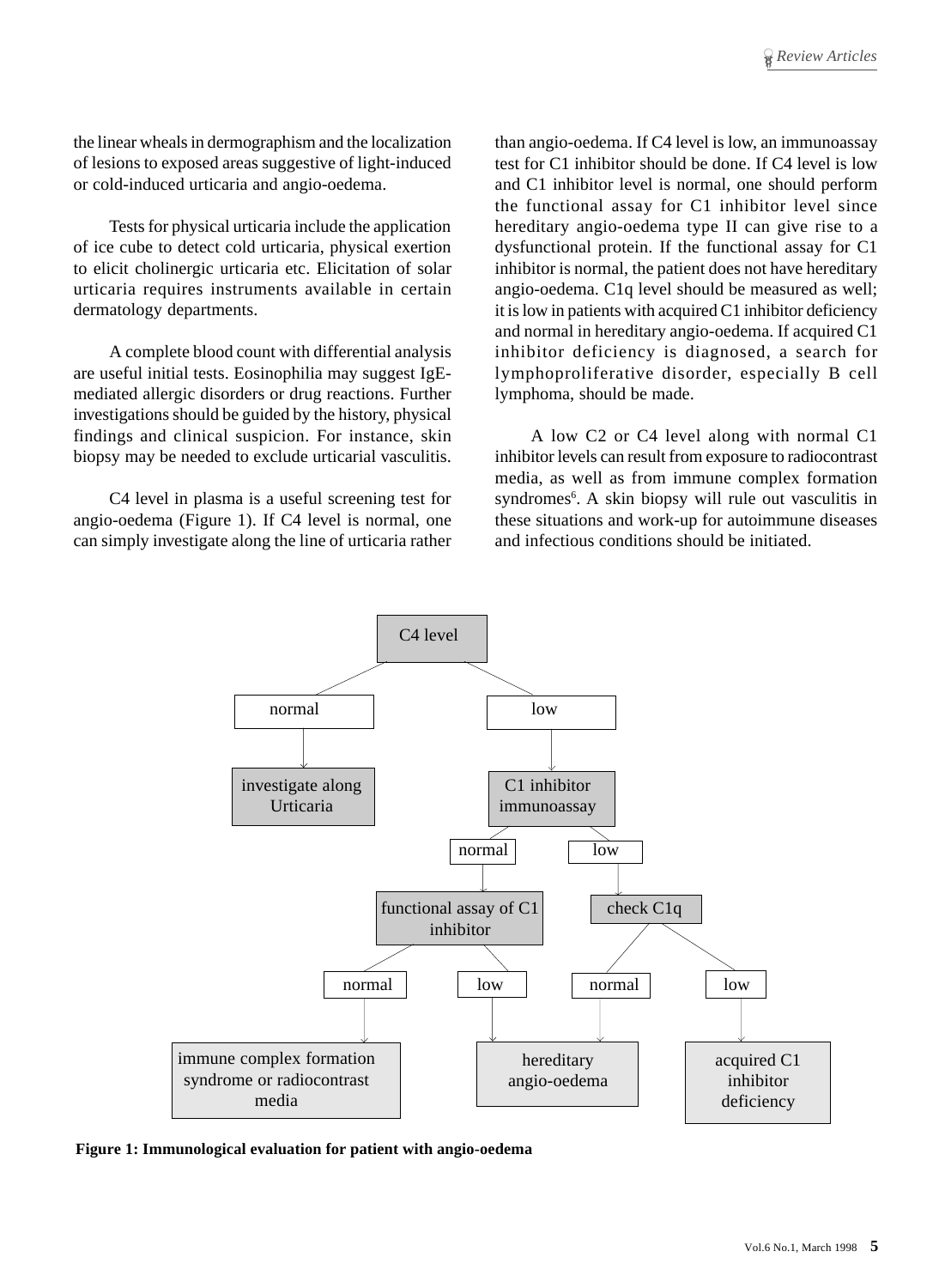# **Treatment**

## **Hereditary angio-oedema**

Acute attacks are both unpleasant and life threatening; attempts should thus be made to prevent them. Violent physical exertion should be avoided and trauma should be minimized. Dental and surgical procedure should only be undertaken with adequate prophylaxis.

Angiotensin converting enzyme inhibitors should be avoided. Estrogen may lead to low levels of plasma C1 inhibitor and patients with hereditary angio-oedema are advised not to take pills containing estrogen. For contraceptive measure, these patients may consider to use norgestrienone.

It is helpful to give a card to the patients. The diagnosis, current medications, and elementary precautions should be clearly listed. Family members should be traced and given proper assessment.

The specific treatment can be divided into 3 distinctive phases: long-term prophylaxis, short-term prophylaxis and treatment of acute attacks.

## *Long-term prophylaxis*

## Attenuated androgens

The best drugs for prophylaxis are the attenuated androgens danazol and stanozolol<sup>7</sup>. These drugs require a few days to act and are limited to prophylactic use only. They correct the lowered C1 inhibitor and C4 levels by inducing hepatic synthesis of C1 inhibitor and they are effective in hereditary angio-oedema type I and II.

A dose and time dependent toxicity of attenuated androgens has been reported. The most common side effects are hepatic dysfunction, hirsutism and menstrual irregularities. Other side effects include hyperlipidaemia, hyperglycemia, thrombocytosis, polycythaemia, impaired renal function. Surveillance measurements of appropriate blood tests need to be followed. Special attention has been given to their possibility to induce liver neoplasia<sup>8</sup>.

It is clear that the use of attenuated androgens should be accompanied with a careful consideration of risks and benefits. Such therapy may not be justified in

patients who have only two or three attacks a year. First to be considered is the actual harm of attacks to the patient's life. Frequent attacks may impair the normal working capacity and in certain situations may be even life- threatening. Prepubertal age, female sex, pregnancy and coexisting liver disease are additional risks for the use of androgens<sup>9</sup>. In children who have not achieved adequate growth, treatment with androgens for extended period will seriously limit their growth. Androgens should not be used in pregnant women because of the side effect of masculinization of female fetus.

The dosage used should be no more than that required to keep the patients free of attacks of angiooedema. It is not necessary to aim at achieving a normal level of C1 inhibitor or C4. Both danazol and stanozolol are equally effective but stanozolol is less expensive. Patients may be started at higher doses with gradual tapering to the minimum effective dose, which varies greatly from patient to patient. Some authors advocate using alternate day or even greater interval dosing to reduce side effects<sup>10</sup>. The majority of patients are maintained on 2mg or less per day of stanozolol or 300mg or less per day of danazol. Two of the recommended regimens are as follows:

- 1. danazol 200-600mg/day, daily for 1 month, then 5 days on and 5 days off;
- 2. stanozolol 1-2mg/day, daily for 1 month, then 5 days on and 5 days off.

There may be spontaneous improvement in hereditary angio-oedema and thus the need for prophylactic treatment may diminish with time. The feasibility of discontinuation of androgens should be assessed regularly.

## Esterase-inhibiting drugs

These drugs act by preventing the C1-esterase activation by plasmin. A number of inhibitors are available, including tranexamic acid and epsilon aminocaproic acid. Epsilon aminocaproic acid, an analogue of lysine, has been used in divided doses of 8- 15g daily for long term suppressive treatment<sup>11</sup>. Treatment with epsilon aminocaproic acid causes no detectable increase in levels of C1 inhibitor, C2 or C412. Dose related toxicity includes muscle weakness with raised serum creatine phosphokinase, vascular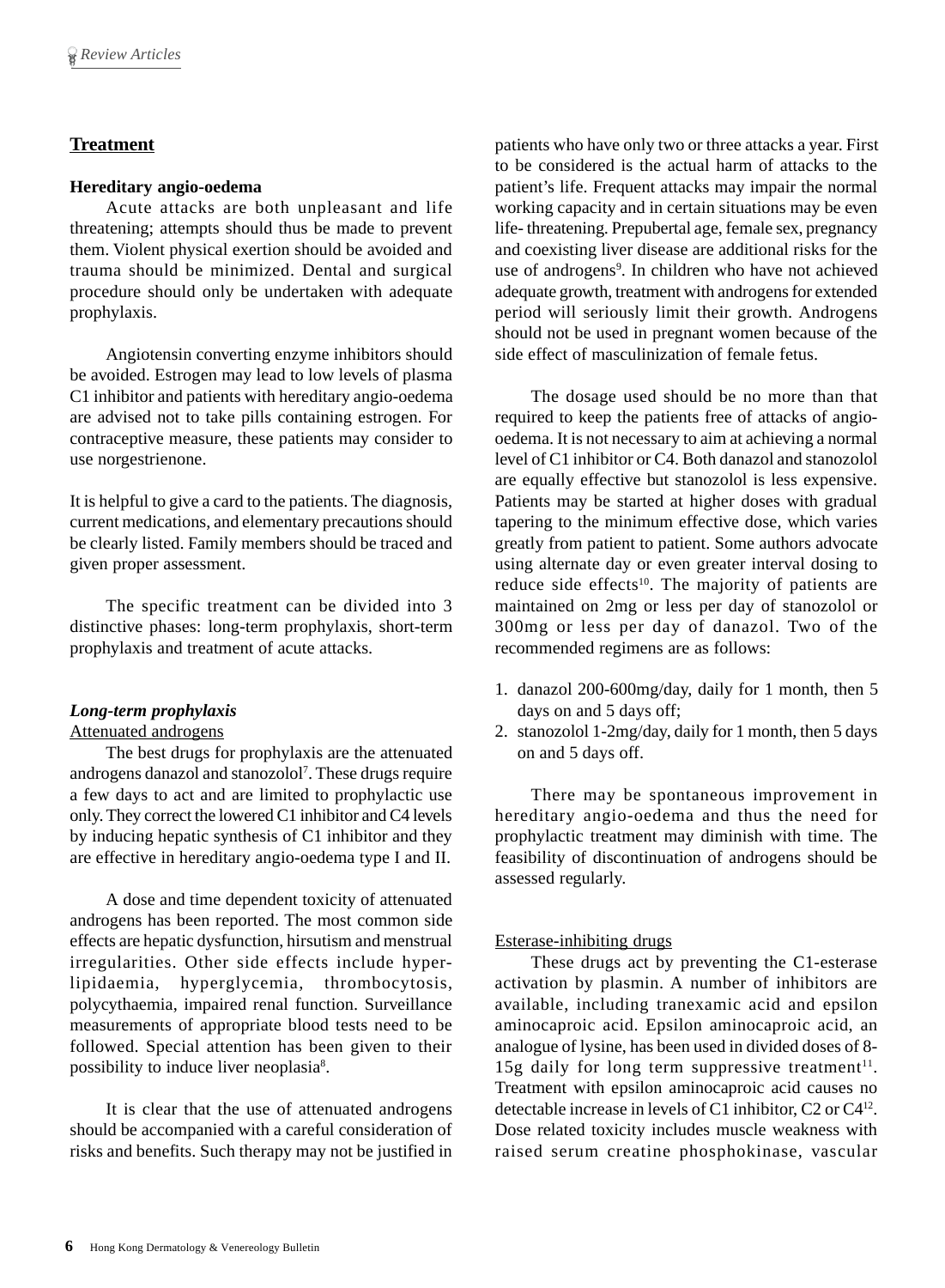thrombosis and postural hypotension. Tranexamic acid, a derivative of epsilon aminocaproic acid, is given orally at a dose of 1g t.d.s. for prophylaxis. The efficacy of esterase inhibiting drugs is not as good as androgens in terms of prophylaxis in hereditary angio-oedema and the side effect of thromboembolic complication is occasionally encountered. For these reasons, the use of esterase-inhibiting drugs is usually restricted to patients such as children, who have major contraindications to androgen treatment.

## C1 inhibitor

In Europe, C1 inhibitor concentrate can be obtained from the Netherlands Red Cross Blood Transfusion Service. It is easily reconstituted in a small volume of sterile saline solution and can be easily administered by a nurse or physician or even self-administered by the patient. The standards of preparation are rigorous, involving vapour heating. There has been no evidence of transmission of viral hepatitis, HIV or other infections. A small number of patients with severe clinical disease of hereditary angio-oedema did not respond to or could not tolerate the prophylaxis of androgens and esterase-inhibiting drugs<sup>13</sup>. They were treated with ongoing infusions of C1 inhibitor at 4- to 5-day intervals for a period of approximately 1 year. These patients responded well with excellent control of disease. There was no evidence of development of antibodies to C1 inhibitor protein.

#### *Short-term prophylaxis*

This is mainly used for patients undergoing invasive oral procedure such as dental treatment, endoscopy and endotracheal intubation. Local trauma in patients with hereditary angio-oedema may precipitate an acute attack. For these kinds of prophylaxis, some authors recommend the administration of attenuated androgens(danazol 600mg/ day or stanozolol 6mg/day) 6 days before and 3 days after the invasive procedure.

C1 inhibitor may also be used if it is anticipated that laryngeal oedema will develop because of its rapid action. Although C1 inhibitor does not appear to be primarily a prophylactic drug, this use may be indicated when there is no time for androgen prophylaxis and it is important to avoid oedema<sup>9</sup>.

## *Treatment of acute attacks*

Most of the acute attacks of hereditary angiooedema are not life-threatening but may result in disfigurement and severe abdominal pain. However, if laryngeal oedema occurs, it is a medical emergency and airway management should be a prime concern. Intubation or tracheostomy may be needed for laryngeal oedema with respiratory distress.

Antihistamines, corticosteroids and adrenergic agents are ineffective in acute attacks, and time should not be wasted in administering them7 . Hospitalization is recommended so that close observation can be offered. Most of the patients can be discharged within 72 hours if no tracheostomy is required.

Freshly reconstituted freeze-dried plasma has been used for attacks. The action is quite rapid and usually two units are needed to raise the C1 inhibitor level in blood to give a satisfactory response. There are, however, two potential disadvantages. Whole plasma, apart from replacing the C1 inhibitor, also adds substrates C1, C2 and C4 to the patients. These may aggravate the angio-oedema. The second disadvantage is the risk of transmitting a viral infection with the whole plasma.

C1 inhibitor is considered to be the treatment of choice for laryngeal oedema in patients with hereditary angio-oedema. However, the preparation is quite expensive. One unit of Immuno corresponds to the amount of C1 inhibitor present in 1 ml of normal human plasma. Administration of 1000/1500 units is the effective dose in reversing laryngeal oedema and abdominal pain. No acute adverse reaction has been reported. Since the use of steam-treated preparation, no hepatitis C infection has occurred.

Esterase-inhibiting drugs can be given either as an adjunct to C1 inhibitor or as a primary treatment. The dosage of tranexamic acid is 1g every 2 hours orally and that of aprotinin is 100,000 units every 4 hours intravenously.

Pain control with narcotics and volume replacement with intravenous fluid also need to be addressed.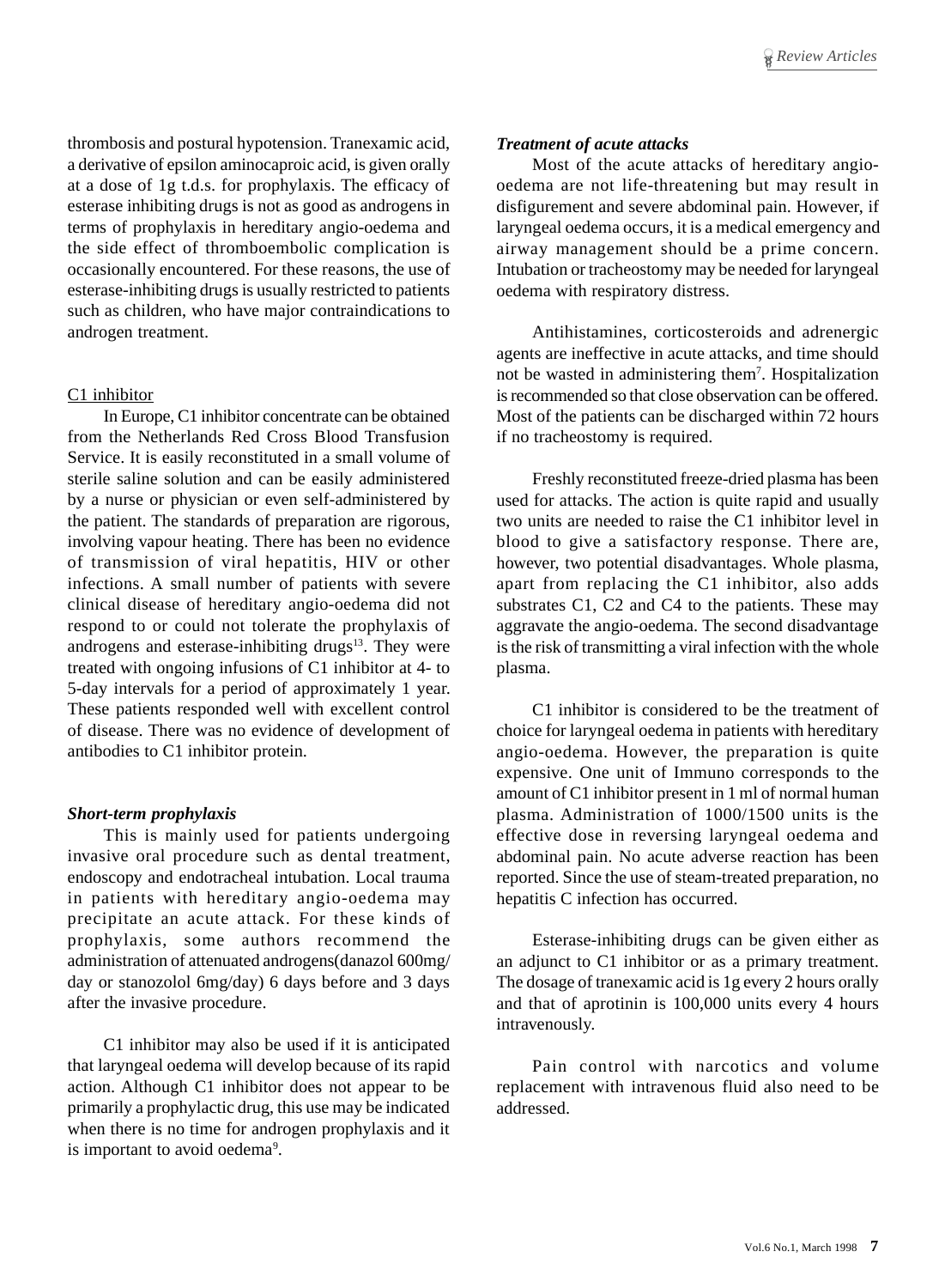## **Acquired C1 inhibitor deficiency**

The treatment of acute attacks of acquired C1 inhibitor deficiency is more or less the same as that of hereditary angio-oedema. The responses in acquired C1 inhibitor deficiency, however, are unpredictable  $14,15$ .

Patients with acquired C1 inhibitor deficiency type I usually require higher doses of attenuated androgens to achieve a therapeutic response<sup>14</sup>. Epsilon aminocaproic acid therapy for this condition has not been widely used. Long-term C1 inhibitor infusion has been successful but inconvenient<sup>13</sup>. The treatment of the underlying neoplastic conditions will often cure the acquired C1 inhibitor deficiency<sup>16</sup>.

In patients with acquired C1 inhibitor deficiency type II, which is characterized by the presence of C1 inhibitor autoantibodies, corticosteroid, immunosuppressives and even plasmapheresis are needed to bring about a remission $17$ .

## **Idiopathic angio-oedema**

This condition is often associated with chronic idiopathic urticaria. Treatment of urticaria may control the angio-oedema as well. Oral antihistamines are used. In a patient whose angio-oedema is not controlled by oral antihistamines and who has severe attacks of laryngeal oedema, it is important to ensure a patent airway first. Adrenaline should be administered; it may be given as self-injection by the patient. Adrenaline may abort the acute attack. If adrenaline does not work, intravenous antihistamines and hydrocortisone should be given.

#### **Allergic angio-oedema**

The most important thing is to identify the cause of the angio-oedema and avoid it in the future. It may be precipitated by foods, drugs, stings, parasites and inhalants. Eradication of parasitic infestation may cure the problem. Symptomatic treatment is otherwise similar to that of idiopathic angio-oedema.

## **Drug-induced angio-oedema**

*Angiotensin converting enzyme inhibitor-induced angiooedema*

The angiotensin converting enzyme inhibitor should be withdrawn in any patient who presents with angio-oedema, however mild and however long after the introduction of the angiotensin converting enzyme inhibitor<sup>18</sup>. In a very mild attack, withdrawal of the angiotensin converting enzyme inhibitor may be sufficient to control the problem. However, very often, intravenous antihistamines and steroids are needed and sometimes repeatedly. When laryngeal oedema occurs, inhaled, subcutaneous or intravenous adrenaline should be given. The dose of subcutaneous adrenaline is 0.01ml per kg body weight of 1:1000 aqueous adrenaline and it may be repeated every 15 to 20 minutes as needed. Oral or nasal intubation, tracheostomy or retrograde intubation over a guide wire through the cricothyroid membrane may be needed. Close observation in intensive unit is advisable in extremely severe cases. Intravenous saline infusion should be started if hypotension is present.

The course can be unpredictable and the angiooedema may worsen rapidly. There may be a poor response to the initial treatment, especially if the angiooedema is well established at presentation.

In general, the angio-oedema resolves after one to two days, and does not recur if the angiotensin converting enzyme inhibitor is withdrawn<sup>19,20</sup>. It is not advisable to replace the original angiotensin converting enzyme inhibitor with another, as further episodes are likely to occur<sup>19,20</sup>. A Medic Alert bracelet is useful and clear instruction about the avoidance of angiotensin converting enzyme inhibitors should be given to the patient and other doctors involved in the care of the patient. When the situation is stable, the patient may be discharged with a short course of oral antihistamines and a tapering course of oral corticosteroids $21$ .

## *Nonsteroidal anti-inflammatory drug-induced angiooedema*

Angio-oedema caused by aspirin is occasionally seen. The proposed mechanisms include cyclooxygenase inhibition leading to amplified mast cell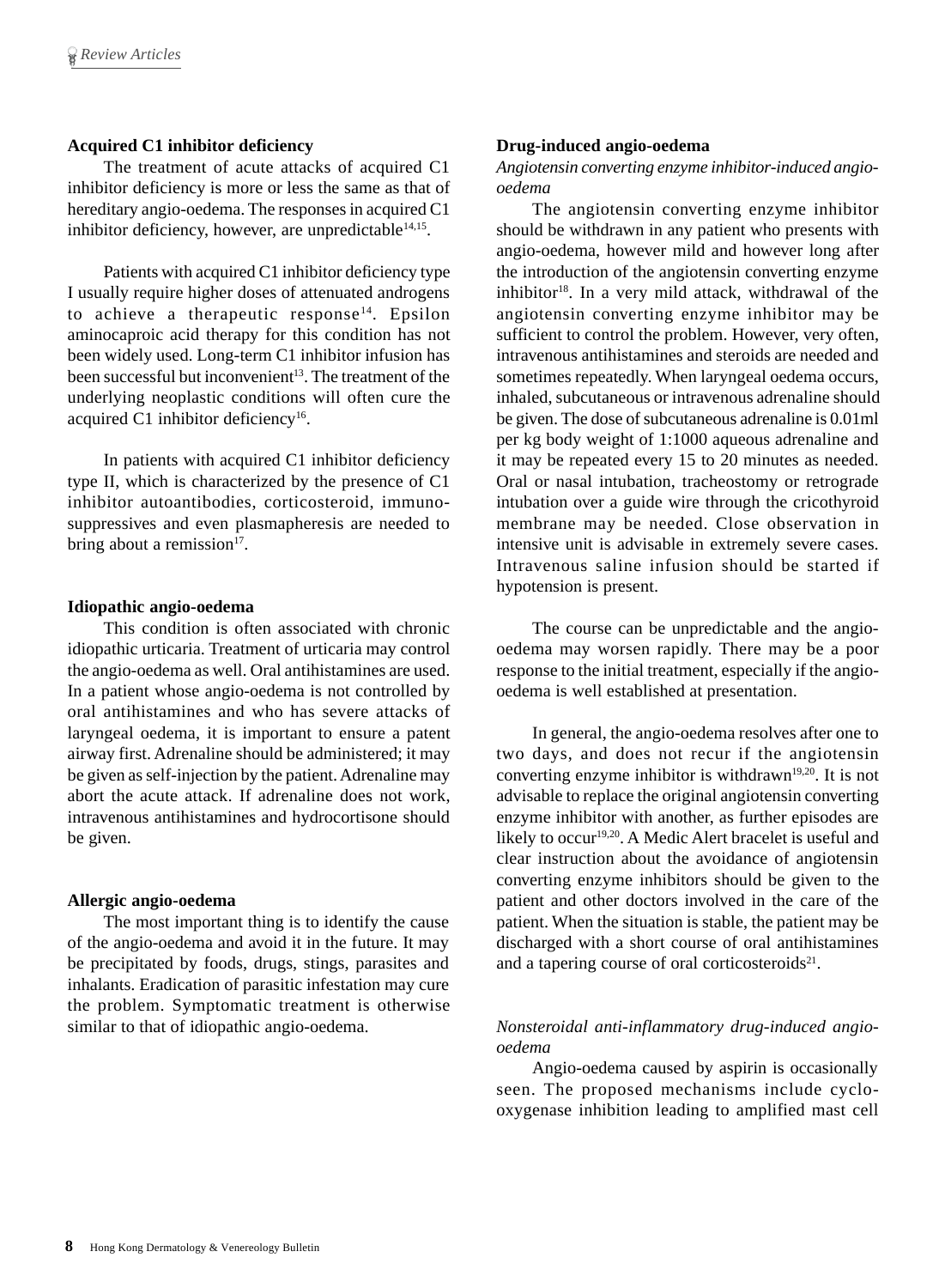degranulation and enhanced biosynthesis of lipoxygenase products. It is essential for the patient to avoid the offending drug and also the whole group of nonsteroidal anti-inflammatory drugs in the future.

#### **Angio-oedema with lupus erythematosus**

The management is basically directed to treat the underlying cause. The treatment of the angio-oedema per se may involve the use of antihistamines, systemic steroid and adrenaline.

#### **Angio-oedema with hypereosinophilia**

Patients with angio-oedema and urticaria associated with markedly elevated peripheral blood eosinophil counts have been reported. Skin biopsies showed infiltration of dermis with eosinophils. Deposition of proinflammatory major basic protein in the dermis appeared to be responsible for the angiooedema in these cases. The body weight of the patient may increase during attacks, which are associated with fever. The condition responds to systemic prednisolone.

#### **Angio-oedema associated with physical urticarias**

Severe angio-oedema can often be prevented by avoidance of the cause. For example, patients with cold urticaria should not swim in cold water. Tolerance treatment has been reported to be successful in some forms of physical urticaria, including solar urticaria<sup>22</sup> and cold urticaria23. This treatment involves repeated exposure of skin to the specific provoking factor until a state of tolerance has developed<sup>7</sup>. The frequency of exposure is then gradually reduced to the point at which reactivity to the physical stimulus begins to occur. Systemic antihistamine may be effective in reducing the itching associated with angio-oedema caused by physical stimuli.

# **CONCLUSION**

Angio-oedema is characterized by localized swelling of sudden onset, affecting the skin and mucosa. It can be classified into hereditary and acquired forms. Different mechanisms are involved in different types of angio-oedema. Some are IgE-mediated or complement-dependent immunologic disorders while others are non-immunologic disorders in which there is a direct effect on the mast cell or on arachidonic acid metabolism. Some conditions are idiopathic as well. Evaluation of patients should focus on a detail history, supported by selected laboratory investigations. Management of angio-oedema is dependent of accurate diagnosis of the type of angio-oedema. Although the general measures to handle the acute attack of angiooedema are similar in different types of angio-oedema, specific treatments are available in different situations.

## *Learning points:*

- *1. Angio-oedema is not a definitive diagnosis. Proper management depends on its underlying cause.*
- *2. ACE-inhibitor should NOT be given to patients with history of angio-oedema.*

#### **References**

- 1. Quincke H. Uber akutes umschriebenes Hautodem. Monatsh Prakt Dermatol 1882;1:129-31.
- 2. Osler W. Hereditary angioneurotic oedema. Am J Med Sci 1888;95:362-7.
- 3. Landerman NS. Hereditary angioneurotic edema. Ann Intern Med 1962;33:316-329.
- 4. Donaldson VH, Evans RR. Biochemical abnormalities in hereditary angioneurotic edema. Am J Med 1963;35:37-44.
- 5. Caldwell JR, Ruddy S, Schur PH, Austen KF. Acquired C1 inhibitor deficiency in lymphosarcoma. Clin Immunol Immunopathol 1972;1:39
- 6. Cooper KD. Urticaria and angioedema: diagnosis and evaluation. J Am Acad Dermatol 1991;25:166-76.
- 7. Greaves M, Lawlor F. Angioedema: manifestations and management. J Am Acad Dermatol 1991;25:155-65.
- 8. Falk H, Thomas LB, Popper H et al. Hepatic angiosarcoma associated with androgenic anabolic steroids. Lancet 1979;2:1120-2.
- 9. Agostoni A, Cicardi M. Hereditary and acquired C1 inhibitor deficiency: biological and clinical characteristics in 235 patients. Medicine 1992;71(4):206-213.
- 10. Sherrer AL. Fearon DT, Austen KF. Hereditary angioedema: a decade of management with stanozolol. J Allergy Clin Immunol 1987;80:855-60.